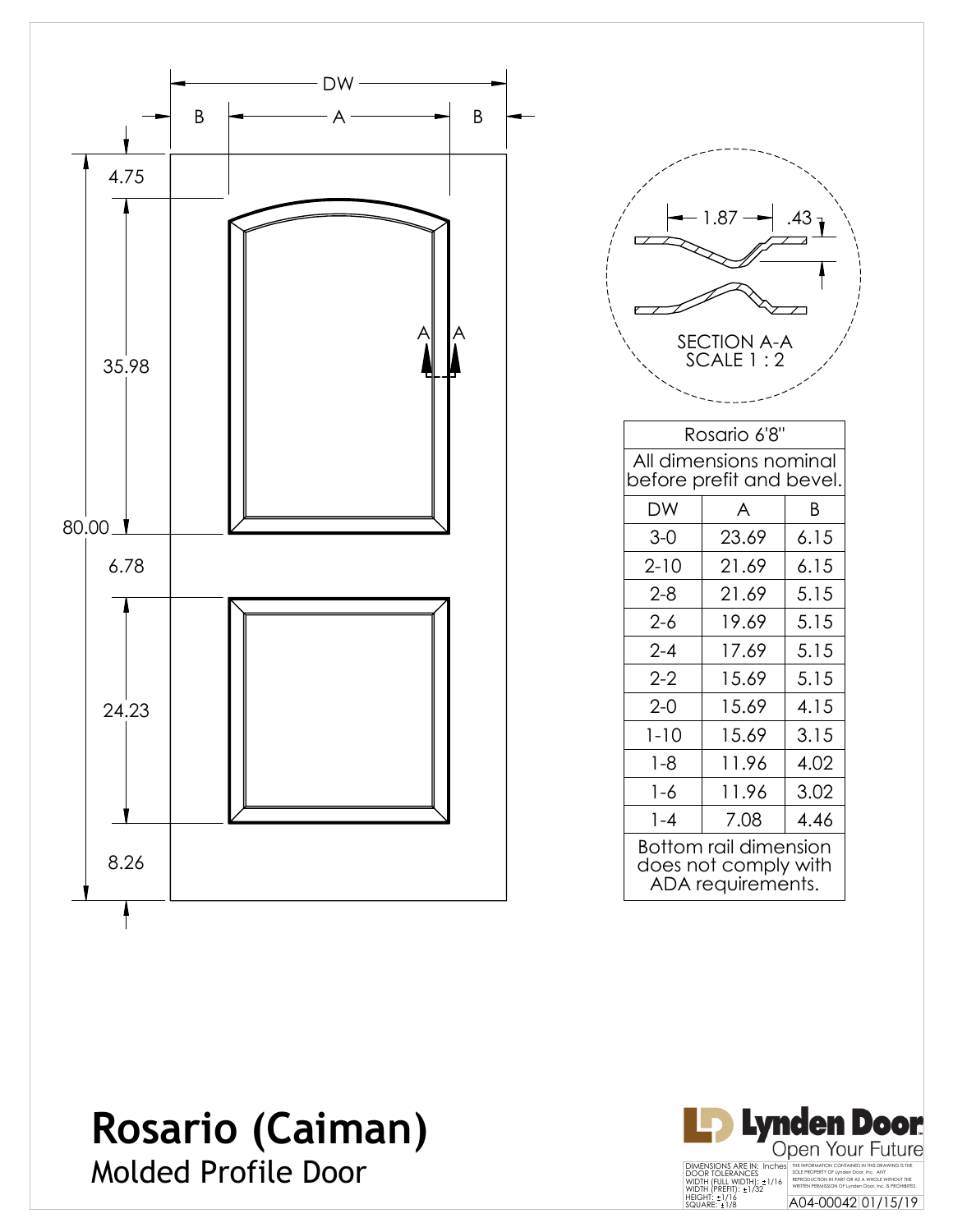

#### **Rosario (Caiman)** Molded Profile Door

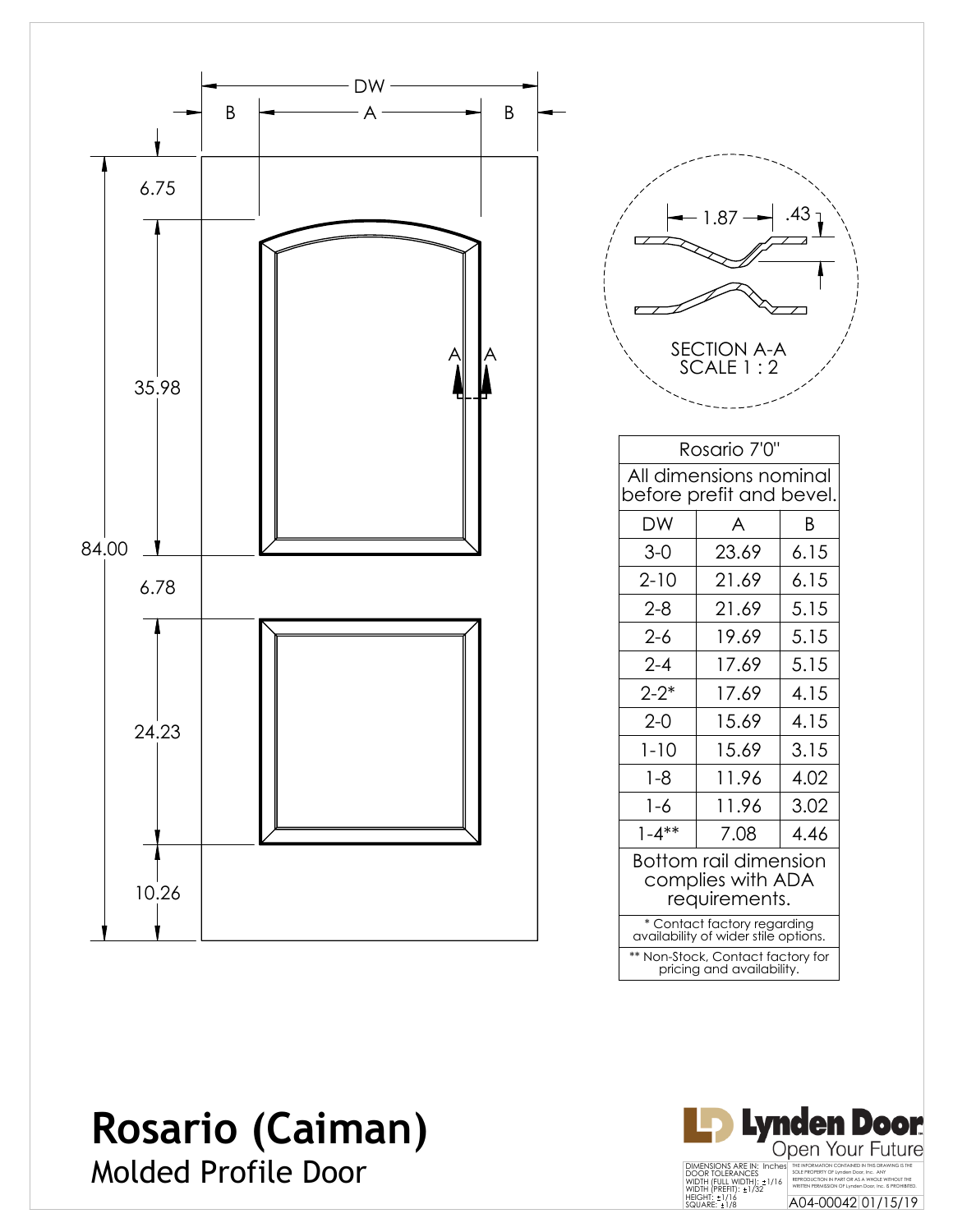

|                          | 1.87                                                         | .43  |  |  |  |  |
|--------------------------|--------------------------------------------------------------|------|--|--|--|--|
|                          |                                                              |      |  |  |  |  |
| SECTION A-A<br>SCALE 1:2 |                                                              |      |  |  |  |  |
|                          |                                                              |      |  |  |  |  |
|                          | Rosario 8'0"                                                 |      |  |  |  |  |
|                          | All dimensions nominal<br>before prefit and bevel.<br>A<br>Β |      |  |  |  |  |
| DW                       |                                                              |      |  |  |  |  |
| $3-0$                    | 23.69                                                        | 6.15 |  |  |  |  |
| $2 - 10$                 | 21.69                                                        | 6.15 |  |  |  |  |
| $2 - 8$                  | 21.69                                                        | 5.15 |  |  |  |  |
| $2 - 6$                  | 19.69                                                        | 5.15 |  |  |  |  |
| $2 - 4$                  | 17.69                                                        | 5.15 |  |  |  |  |
| $2 - 2$                  | 17.69                                                        | 4.15 |  |  |  |  |
| $2 - 0$                  | 15.69                                                        | 4.15 |  |  |  |  |
| $1 - 10$                 | 15.69                                                        | 3.15 |  |  |  |  |

juurimmused ja kaupunki kuuluvat kuuluvat kuuluvat kuuluvat kuuluvat kuuluvat kuuluvat kuuluvat kuuluvat kuulu<br>Tallisti kuuluvat kuuluvat kuuluvat kuuluvat kuuluvat kuuluvat kuuluvat kuuluvat kuuluvat kuuluvat kuuluvat ku

1-8 11.96 4.02  $1-6$  11.96 3.02 Bottom rail dimension does not comply with ADA requirements.

### **Rosario (Caiman)** Molded Profile Door

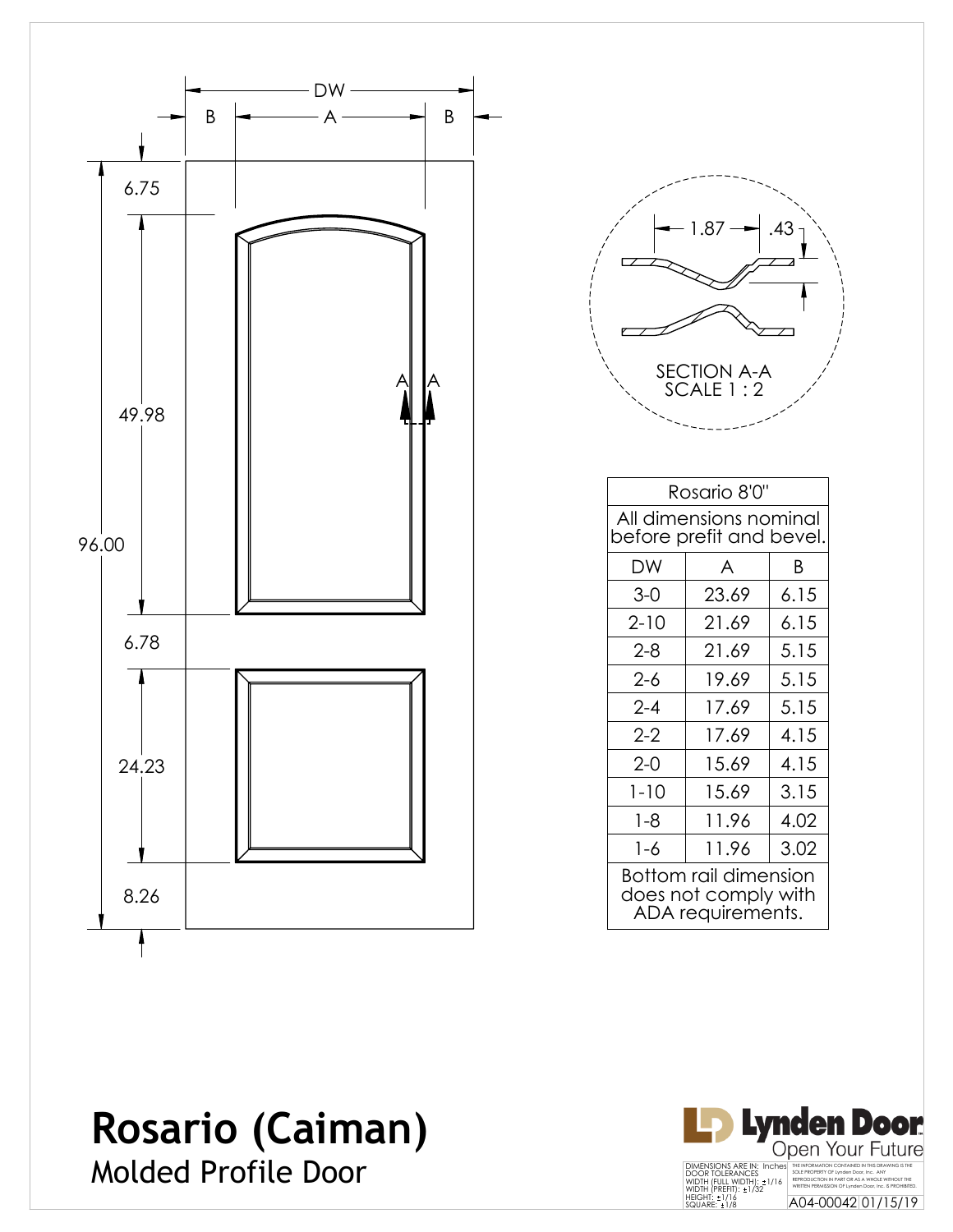

#### **Rosario (Caiman)** Molded Profile Bifold

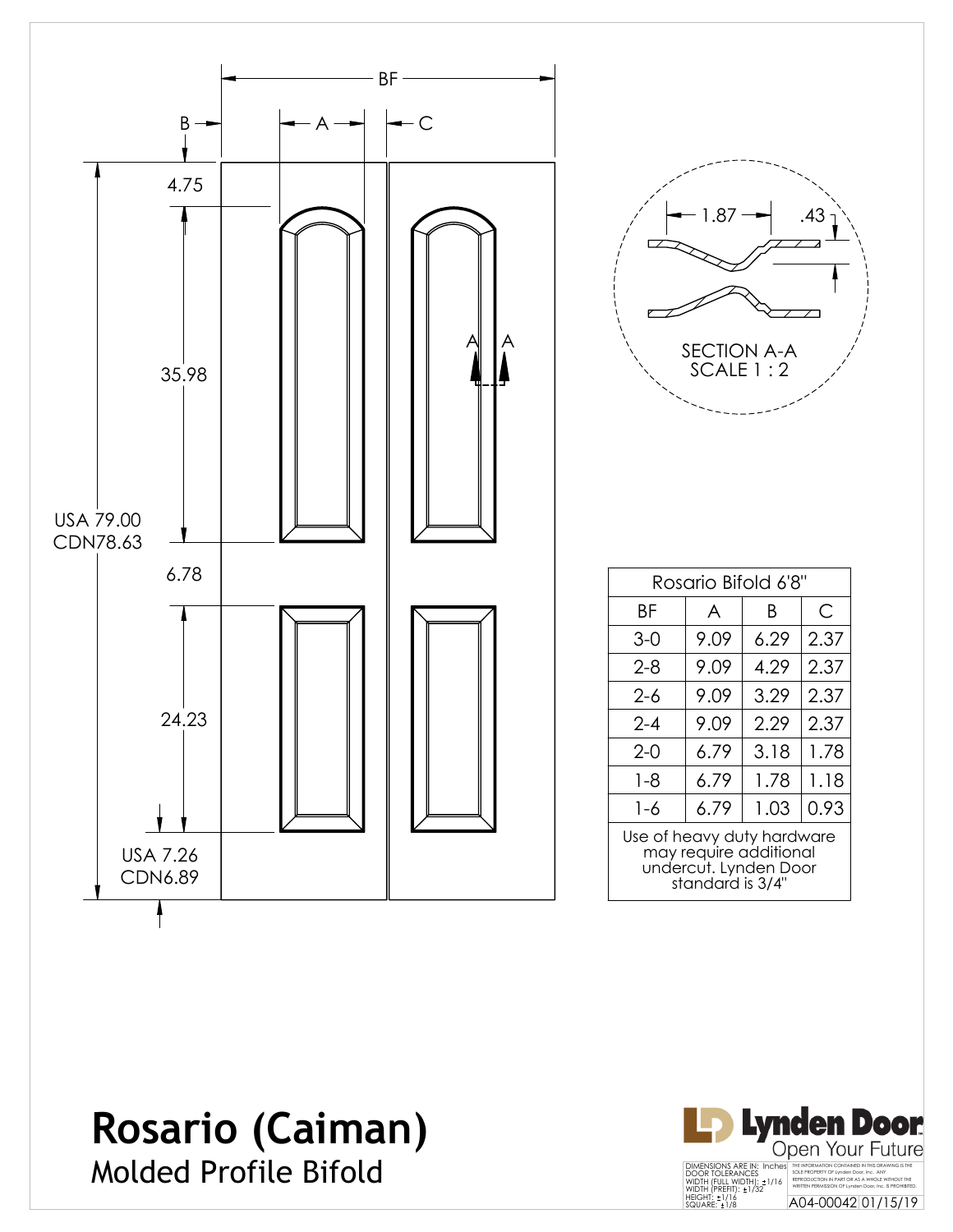

#### **Rosario (Caiman)** Molded Profile Bifold

**Lynden Door** Open Your Future DIMENSIONS ARE IN: Inches<br>DOOR TOLERANCES<br>WIDTH (FULL WIDTH): ±1/16<br>WIDTH (PREFIT): ±1/32<br>HEIGHT: ±1/16<br>SQUARE: ±1/8 THE INFORMATION CONTAINED IN THIS DRAWING IS THE SOLE PROPERTY OF Lynden Door, Inc. ANY REPRODUCTION IN PART OR AS A WHOLE WITHOUT THE WRITTEN PERMISSION OF Lynden Door, Inc. IS PROHIBITED. A04-00042 01/15/19